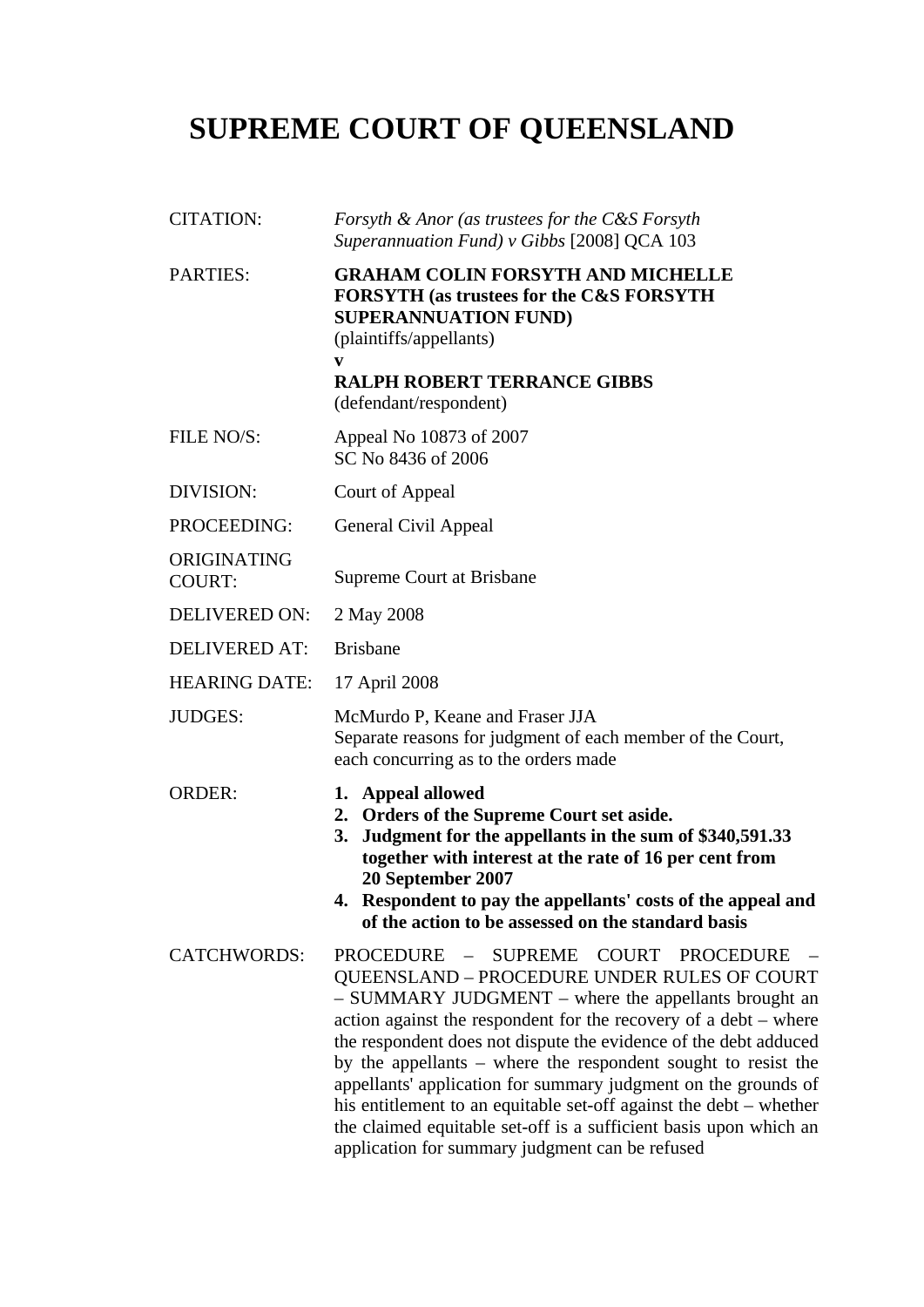PROCEDURE – MISCELLANEOUS PROCEDURAL MATTERS – CROSS CLAIMS: SET-OFF AND COUNTERCLAIM – SET-OFF – WHAT MAY BE SET-OFF – EQUITABLE SET-OFF – where the respondent seeks to rely upon an equitable set-off against the appellants' claim – where the foundation of the set-off relied upon is said to be a claim in negligence by the respondent against a third corporate entity and the male appellant personally – whether there is a sufficient factual nexus between the respondent's claim in negligence and the appellants' claim to justify the imposition of the former as an equitable set-off against the latter

*Uniform Civil Procedure Rules* 1999 (Qld), r 173(1), r 292

*Hill Corcoran Constructions Pty Ltd v Navarro & Anor* [1992] QCA 017; Appeal No 44 of 1991, 6 March 1992, applied *Hill v Ziymack* (1908) 7 CLR 352; [1908] HCA 13, cited *Indrisie v General Credits Ltd* [1985] VR 251, applied *Murphy v Zamonex Pty Ltd* (1993) 31 NSWLR 439, distinguished *Piggott v Williams* (1821) 56 ER 1027, applied *Preston v Strutton* (1792) 145 ER 797, cited *United Dominions Corporation Limited v Jaybe Homes Pty Ltd*  [1978] Qd R 111; SC No 262 of 1975, 1 May 1975, applied

COUNSEL: K C Fleming QC for the appellants F H Dawson for the respondent

SOLICITORS: Kelly & Down for the appellants Thompson McNichol for the respondent

- [1] **McMURDO P:** I agree with Keane JA.
- [2] **KEANE JA:** The appellants are the plaintiffs in an action brought in their representative capacity as trustees of a superannuation fund for the recovery of a debt alleged to be due to them for moneys lent to the respondent, the defendant in the action. The parties executed a loan agreement on 21 July 2003. The advances of the loan moneys were alleged to have been made between 11 August 2003 and 1 April 2005. The loan agreement provided for the payment of interest at the rate of 16 per cent. The respondent admitted in his defence that, with some minor qualifications, the loans had been made and not repaid.
- [3] On 13 September 2007, the appellants brought an application for summary judgment in the action pursuant to r 292 of the *Uniform Civil Procedure Rules* 1999 (Qld) ("the UCPR"). The appellants' evidence was that the total amount owing in respect of loans made to the defendant was \$340,591.33 together with interest accruing since 20 September 2007.
- [4] The respondent did not dispute the evidence adduced by the appellants, but resisted the appellants' application for summary judgment on the basis that he was entitled in equity to set-off against the appellants' claim amounts said to be recoverable by the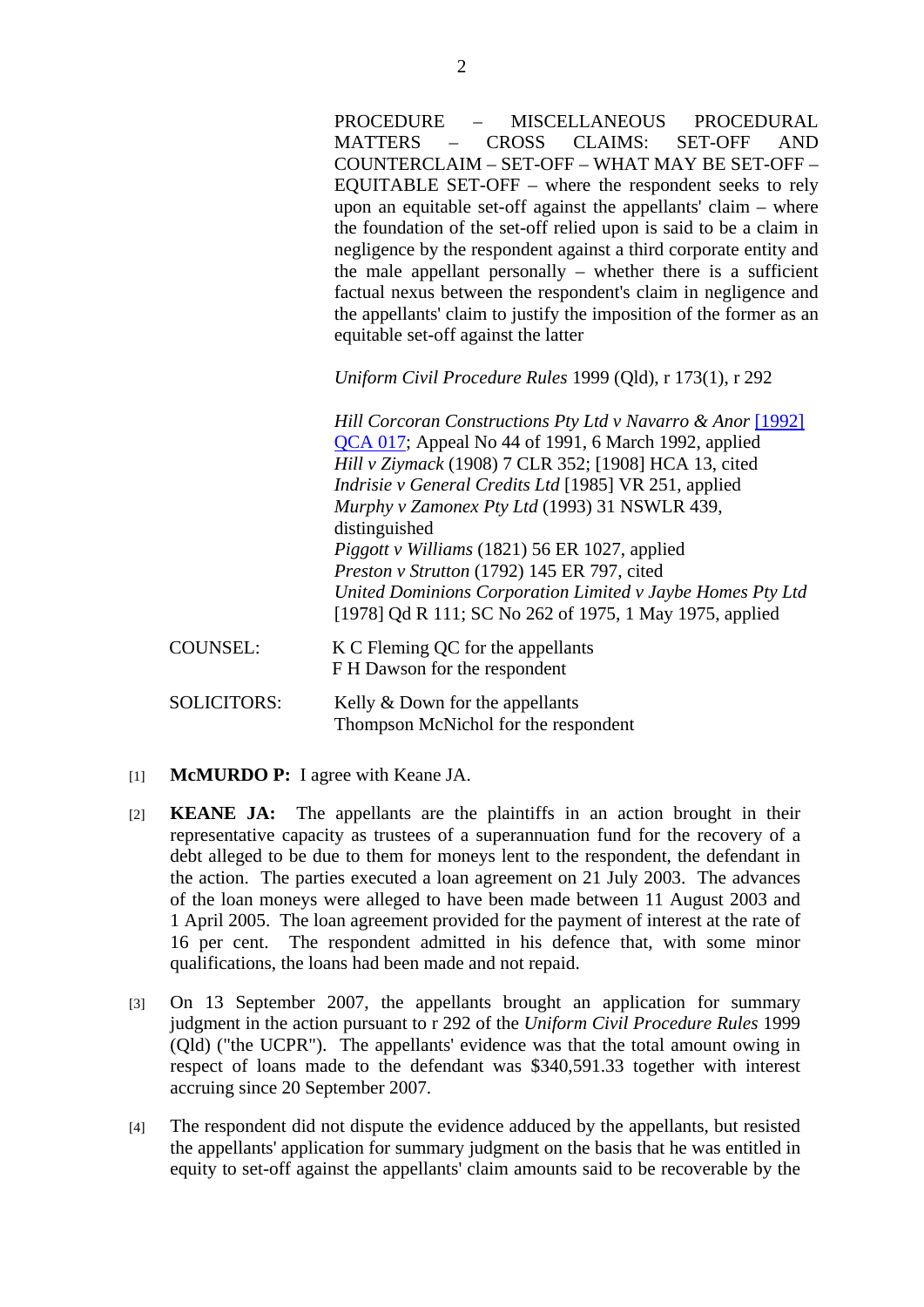respondent from G & S Forsyth Pty Ltd, a company of which the male appellant is a director, and the male appellant personally.<sup>1</sup>

- [5] In this regard, the respondent alleged that, commencing in July 2004, G & S Forsyth Pty Ltd, acting through the male appellant, acted as his finance broker in arranging loans from a third party, Union Fidelity Capital Funding Pty Ltd ("UFCF"). The respondent alleged that, by reason of the negligence of the male appellant and G & S Forsyth Pty Ltd, or the contravention of s 52 of the *Trade Practices Act* 1974 (Cth), the respondent incurred liabilities to UFCF. Further, the respondent alleged that, because the respondent was obliged to satisfy his liabilities to UFCF, he was unable to meet his contractual obligations to other parties so that he suffered further losses and so was unable to repay the appellant's loans. In the alternative to the asserted right to set off those liabilities and losses against the appellants' claim, the respondent asserted that the appellants are estopped from recovering the debt owed to them by the respondent.
- [6] The transactions to which the respondent refers in relation to his claims against the male appellant and G & S Forsyth Pty Ltd occurred at different times, and obviously involved different parties, to the loans on which the appellants sue. The transactions to which the respondent refers were not alleged in the respondent's pleading, or by any evidence, to have been either integral or even collateral to the loans on which the appellants sue.
- [7] The learned primary judge dismissed the appellants' application for summary judgment. Her Honour said:

"To grant the relief sought by the plaintiffs I would need to form a conclusion as to the merits of the set-off claim without having a trial to investigate factual issues such as the precise content of the matters in the set-off claim that are said by the defendant to go to the root of the plaintiff's claim. There may be a sufficient closeness of connection between the defendant's set-off claim and the subject matter of the plaintiff's claim that may make it unfair for the plaintiff's claim to proceed without allowance being made for the defendant's claim. I accept the defendant's submission that Mr Forsyth was the defendant's broker. He had previously arranged finance for the defendant to purchase a number of properties. As lender and broker he had an intimate knowledge of the defendant's business. He was called upon to assist with refinancing and there is an issue as to whether, by his advice, the defendant suffered significant financial losses.

 Accordingly, I am not satisfied that it can be said that the set-off claim is so clearly untenable that it cannot possibly succeed. Accordingly, the application should be dismissed at this point."

[8] In my respectful opinion, the learned primary judge erred in proceeding on the footing that an investigation of the factual issues involved in the respondent's claims

 $\frac{1}{1}$  It should be noted that there was no suggestion that the respondent could rely upon a set-off at common law. Any such endeavour might have been doomed to failure because the respondent's cross-claims are not for liquidated amounts and, by reason of s 7 of the *Imperial Acts Application Act*  1984 (Qld) which terminated the application in and for Queensland of the Statutes of Set-off, 2 Geo II c 22 and 8 Geo II c 24: see Derham, *Recent Issues in Relation to Set-off* (1994) 68 ALJ 331 at 344. Now see r 173(1) of the *Uniform Civil Procedure Rules* 1999 (Qld).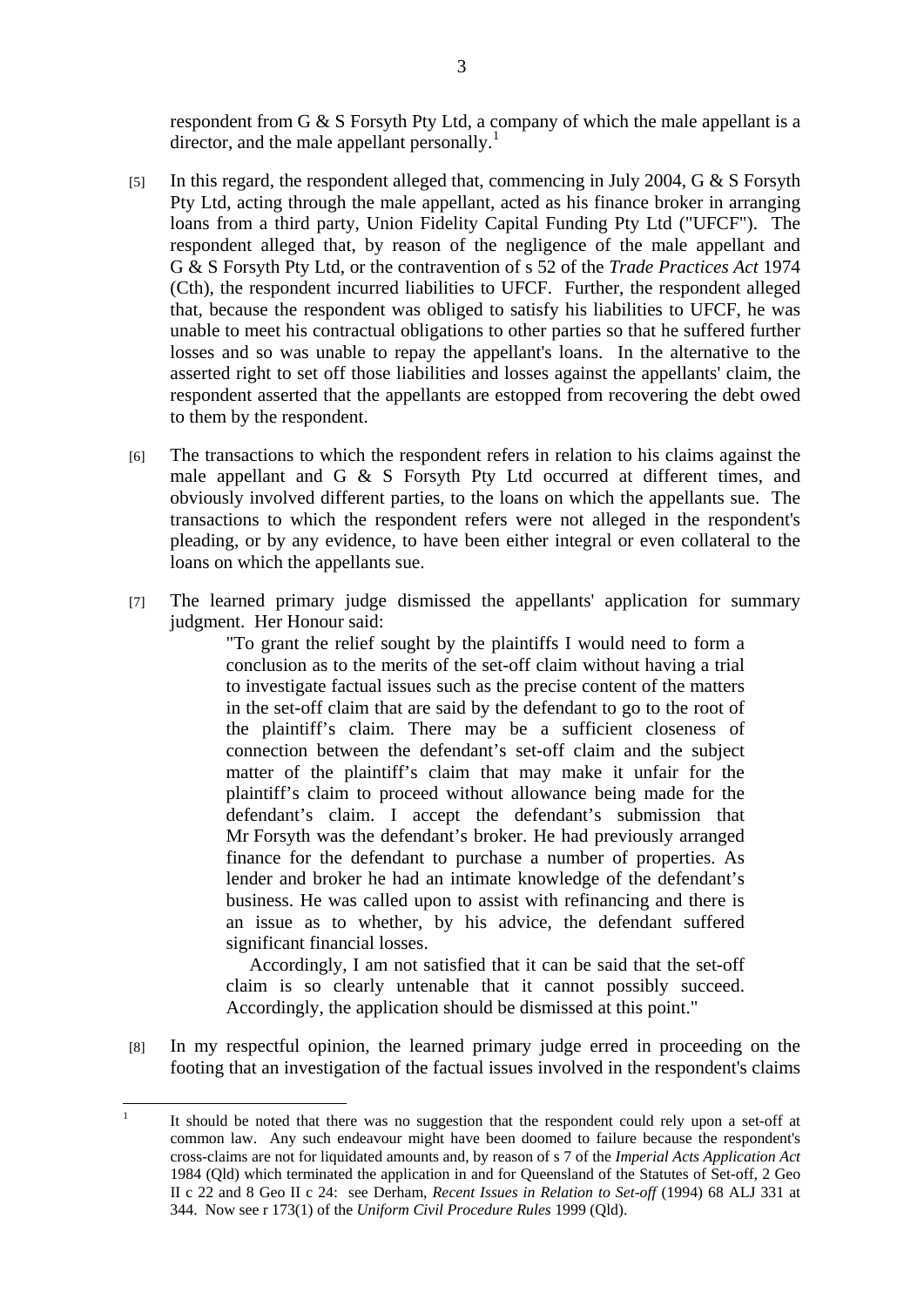against the male appellant and G & S Forsyth Pty Ltd was necessary in order to determine whether there was a "sufficient closeness of connection between the [respondent's] set-off claim and the subject matter of the [appellants'] claim". The absence of any sufficient connection is manifest. The respondent's claims against G & S Forsyth Pty Ltd and the male appellant arise quite separately from the appellants' claim to repayment of their loan to the respondent. Those claims cannot be relied upon to establish an equitable set-off against the loan debt. No further investigation of the facts is necessary to establish that this is so.

- [9] Consistently with the technique of equity, which does not seek to define what an elephant is but knows one when it sees one, the principles governing the availability of equitable set-off of cross-claims are couched in open textured terms, such as "sufficient connection" and "unfairness". In some cases, it will be necessary to engage in an evaluation of a range of facts which might establish "sufficient connection" or "unfairness" of the relevant kind. But the principles to be applied are not so vague or subjective that it is never possible to determine, for the purposes of an application for summary judgment, that the facts alleged by a defendant simply fall short of what is required.
- [10] It is important to emphasise that the availability of an equitable set-off between cross-claims does not depend upon an unfettered discretionary assessment of whether it would be "unfair" in a general sense for a plaintiff to insist on payment of the debt owed to it while the cross-claim remains unpaid. It is essential that there be such a connection between the claim and cross-claim that the cross-claim can be said to impeach the claim so as to make it unfair for the claim to be allowed without taking account of the cross-claim. $<sup>2</sup>$ </sup>
- [11] Thus in *Piggott v Williams*,<sup>3</sup> the claim of a solicitor who sued his former client to recover fees for services rendered was successfully met by a plea of equitable set-off on the basis that the fees were only incurred by reason of the solicitor's lack of due skill and diligence. The solicitor's breach of his obligations of skill and diligence was itself the source of the claim for his fees. This case affords an example of what is meant when it is said that the claim to set-off must "impeach" or go to "the root of" the plaintiff's claim.<sup>4</sup>
- [12] An example of a failed attempt to assert an equitable set-off, which is particularly pertinent to a summary judgment situation, is afforded by the decision of the Full Court of the Supreme Court of Victoria in *Indrisie v General Credits Ltd*.<sup>5</sup> There, an order for summary judgment was upheld against a guarantor who sought to rely upon a cross-claim for damages available to the principal debtor against its creditor by way of set-off against the guarantor's liability on the guarantee. The Full Court said:

"… reference to cases such as *Edward Ward and Co v McDougall* [1972] VR 433; *British Anzani (Felixstowe) Ltd v International Marine Management (UK) Ltd* [1980] QB 137; [1979] 2 All ER 1063 and *Eagle Star Nominees Ltd v Merril* [1982] VR 557 shows that, in order to rely upon a cross-claim as an equitable set-off, there

 $\frac{1}{2}$  Cf *United Dominions Corporation Limited v Jaybe Homes Pty Ltd* [1978] Qd R 111 at 116 – 117; *Hill Corcoran Constructions Pty Ltd v Navarro & Anor* [1992] QCA 17.

 <sup>(1821) 6</sup> Madd 95; 56 ER 1027.

<sup>4</sup> Cf *Preston v Strutton* (1792) 1 Anst 50; 145 ER 797; *Hill v Ziymack* (1908) 7 CLR 352. 5

<sup>[1985]</sup> VR 251.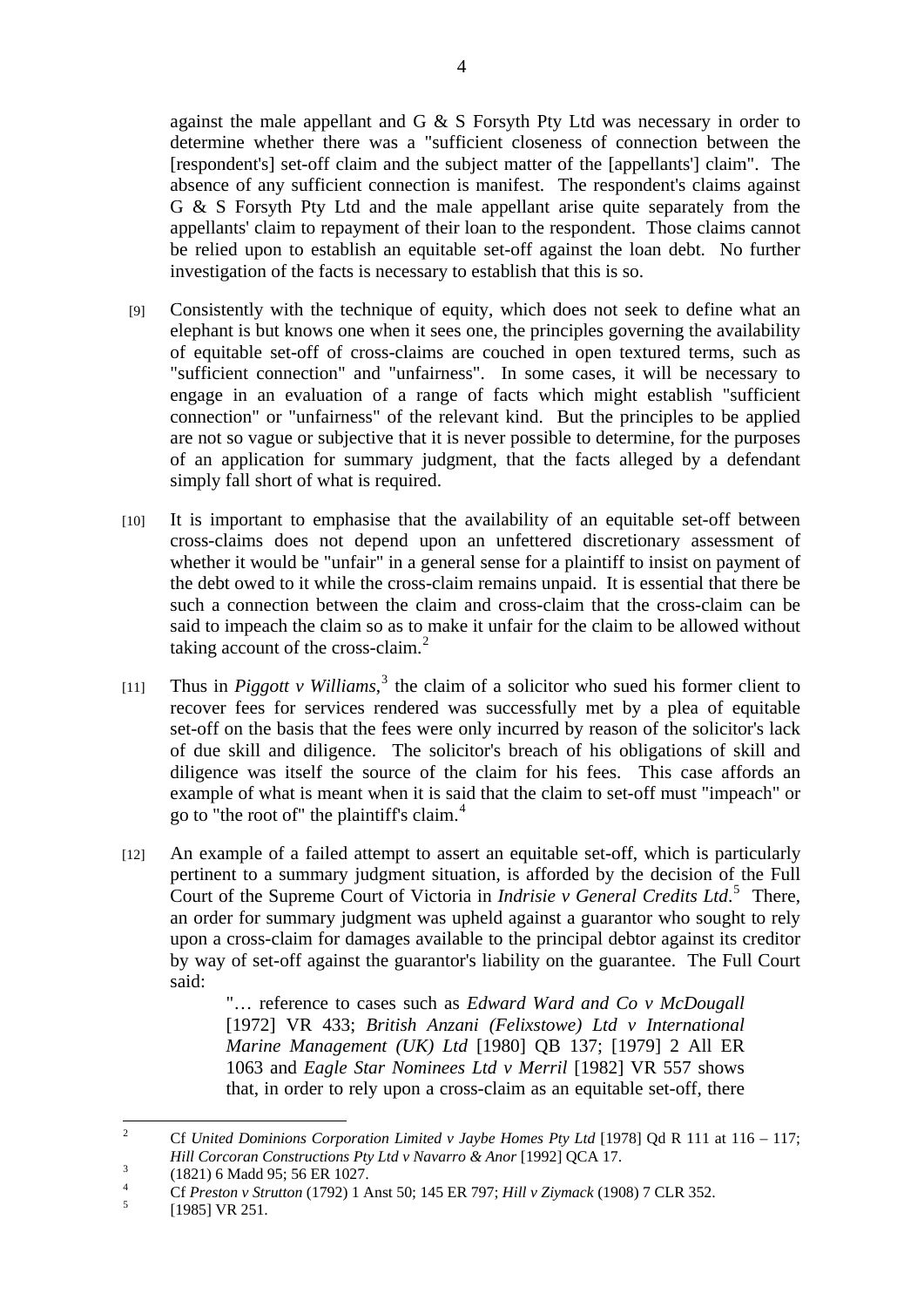must be such a nexus between the claim and cross-claim that the cross-claim can be said to impeach the plaintiff's claim. In the present case the claim for unliquidated damages is founded, not upon the transaction in respect of which the principal debtor is said to be liable, but upon a collateral contract entirely independent of that for which the respondent has the benefit of a security for due performance. The appellants' claim clearly does not meet the test to be applied, namely can the cross-claim be said to impeach the title to the respondent's legal demand?"<sup>6</sup>

- [13] In the present case, even if the claims which the respondent seeks to set off were ultimately to be made out against G & S Forsyth Pty Ltd and the male appellant, the liabilities thus established could not in any way be said to impeach the appellants' claim to be repaid the debt for the moneys they lent to the respondent. That is because the transactions which gave rise to the respondent's claims were entirely distinct from the loans in respect of which the appellants sue.
- [14] In this regard, there is no suggestion that the respondent was induced to accept the loans provided by the appellants by reason of the misconduct alleged against G & S Forsyth Pty Ltd and the male appellant. There is no evidence that the respondent's loan indebtedness to the appellants arose, or was increased, by reason of any misconduct on the part of the male appellant or G  $\&$  S Forsyth Pty Ltd or even by reason of the liabilities or losses incurred by the respondent consequential upon that misconduct.
- [15] That the misconduct relied upon by the respondent might have contributed in a general way to the respondent's failure to make profits or to its inability to make repayments of the loans is clearly an insufficient connection to give rise to a set-off. So much was indicated by this Court in *Hill Corcoran Constructions Pty Ltd v*  Navarro & Anor.<sup>7</sup> The point is that there must be a connection between claim and cross-claim beyond the mere fact that the payment of the claim has been rendered more difficult than would have been the case had it not been for the matters the subject of the cross-claim.
- [16] The respondent relied particularly upon observations by Giles J in *Murphy v Zamonex Pty Ltd*<sup>8</sup> to support his argument that the fact that the loan debt was owed to the appellants as trustees did not disentitle the respondent to set-off his cross-claims against the male appellant and G & S Forsyth Pty Ltd. But here it is not necessary for the appellants to succeed with an argument that a claim brought in their capacity as trustees cannot, as a matter of law, be set off against a cross-claim brought against them, or one of them, in their personal capacity. In the present case, the appellants are able to rely upon this want of mutuality between the claims as merely one indication, among other more powerful indications, that there is no sufficient connection between the parties' claims to regard the respondent's claims as impeaching the appellants' claim to recover the debt undoubtedly owed them by the respondent.
- [17] In my respectful opinion, there was no basis on which the appellants' application could be resisted on the basis of equitable set-off. The position for the appellants

 $\frac{1}{6}$ [1985] VR 251 at 254.

<sup>7</sup> See *Hill Corcoran Constructions Pty Ltd v Navarro & Anor* [1992] QCA 17 at  $8 - 9$ .

 <sup>(1993) 31</sup> NSWLR 439 at 463 – 468.